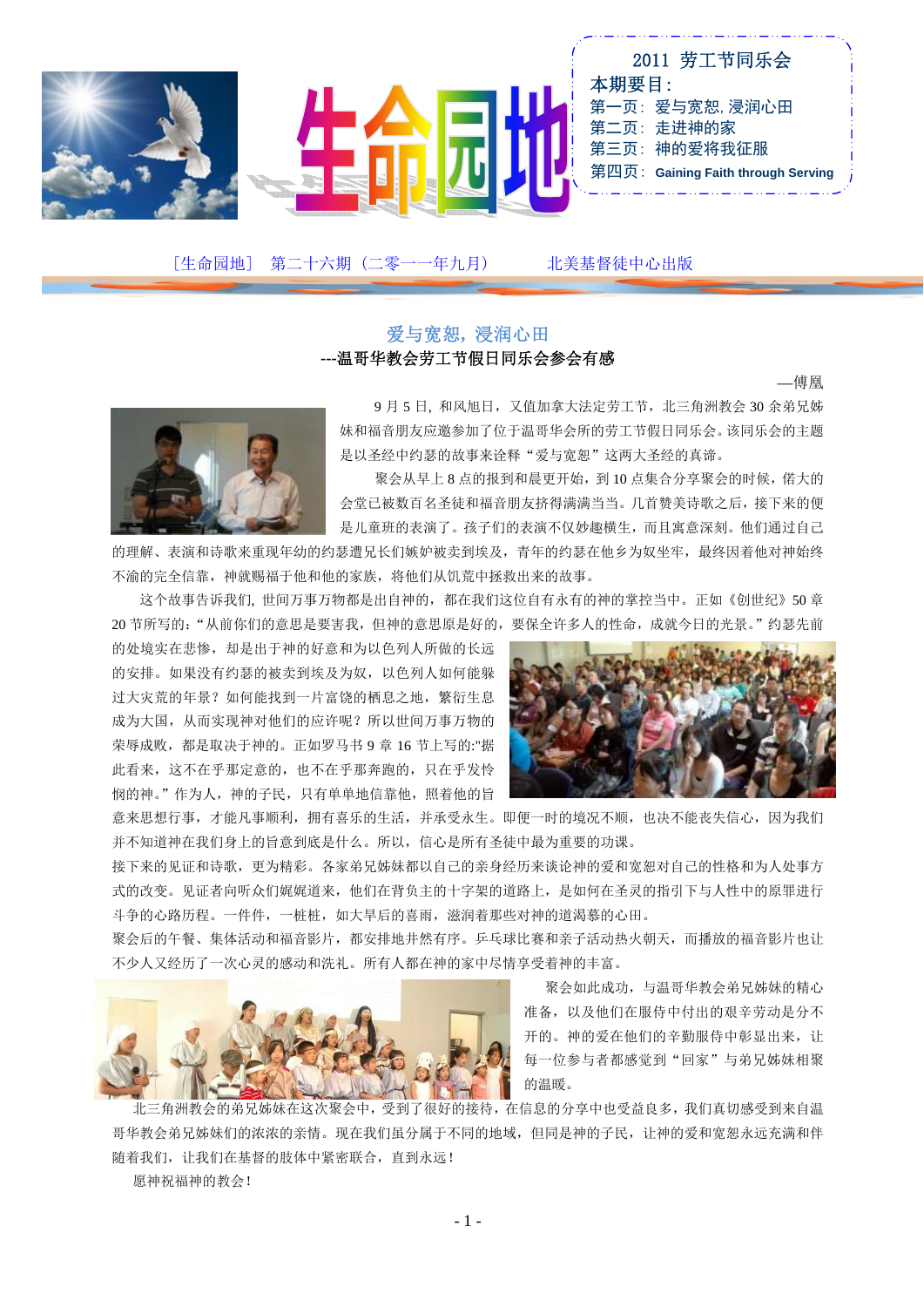

感谢主,在每年的劳工节这天,让辛苦工作的弟兄姊妹能暂时放下 手边的事情,带着愉悦的心情走进神的家。

今年的主题是爱与宽恕,非常有感悟的是"爱是恒久忍耐"这首诗

歌。自第一天走进会所,就感受到这里的弟兄姊妹从脸上,从心里都洋溢着爱和喜乐,心里挺纳闷:为什 么他们都这么快乐?这种美好从哪里来?一次次地走进神的家,明白了原来是神的爱,让弟兄姊妹的生命 充满了喜乐和平安。"凡事包容,凡事相信,凡事盼望,凡事忍耐"。爱的涵义应该是博大精深的。不仅仅 要爱身边的亲人,对凡事凡物的善待,才会珍惜每一次的真情,每一次的感动。类似这样让人动容动心的 字眼在圣经,在诗歌里处处洋溢着神的美意。



小管家,小勇士 以及小牧童三个儿童班的老师们 从春季生活营前就开始酝酿, 剧本修改定稿和排 演,经过数月的准备将"约瑟的一生"以小话剧的 形式呈现给大家。短短半小时的表演背后是弟兄姊 妹们在灵里的事奉和配搭。从服饰、灯光、音乐、

幻灯背景、字幕等等,到孩子们极其认真表演的每一个动作和语音 语调都让我们看到了弟兄姊妹们无怨无悔的付出,而且也真正领悟 到"神的意思原是好的"。是啊, 一切的爱与宽恕都来自于神。



—王麟桦

之后各个家庭聚会的弟兄姊妹都出来了,把生活中的感悟,灵命里 的成长经历以诗歌、颂讚以及见证与在座的每一位分享。是的,成

为基督徒后生活仍旧继续,我们还是要面对压力和挑战,撒旦也不会停止对我们的攻击。但是,最重要的 是信靠主,心里就不再彷徨无助,把一切都交到神的手中,接受神的安排,一切都会好。相信神就必得救, 而且神也应许一人信主,全家都必得救。

中午的会餐大约有 270 多位弟兄姊妹和福音朋友,天气晴朗,BBQ 的香味弥漫在空中。我负责分汤服侍, 虽然好几次热汤都烫了我的手,但心里希望每一位来的朋友都能喝到姊妹们辛苦熬制的鸡汤。感谢主!我 满眼望去,到处是灿烂的笑脸,好一幅其乐融融的画面,每个人都沉浸在平安和喜乐的氛围中!

午餐后的体育活动、亲子活动也是精彩纷呈,会厅里还专门安排了福音的见证影片。 无论是年长的, 还 是年幼的, 无论是弟兄, 还是姊妹, 无论是已经信主的, 还是前来慕道的福音朋友, 或在激烈的乒乓 台前, 或在空出的停车场, 或在安静的放映会厅, 或三三俩俩坐在一块儿,在神的家中, 我们每个人 都有自己的位置, 一同享受着神的关爱、弟兄姊妹和睦的美好。



是的, 相信神,走进神的家,心里就会有平安和喜乐!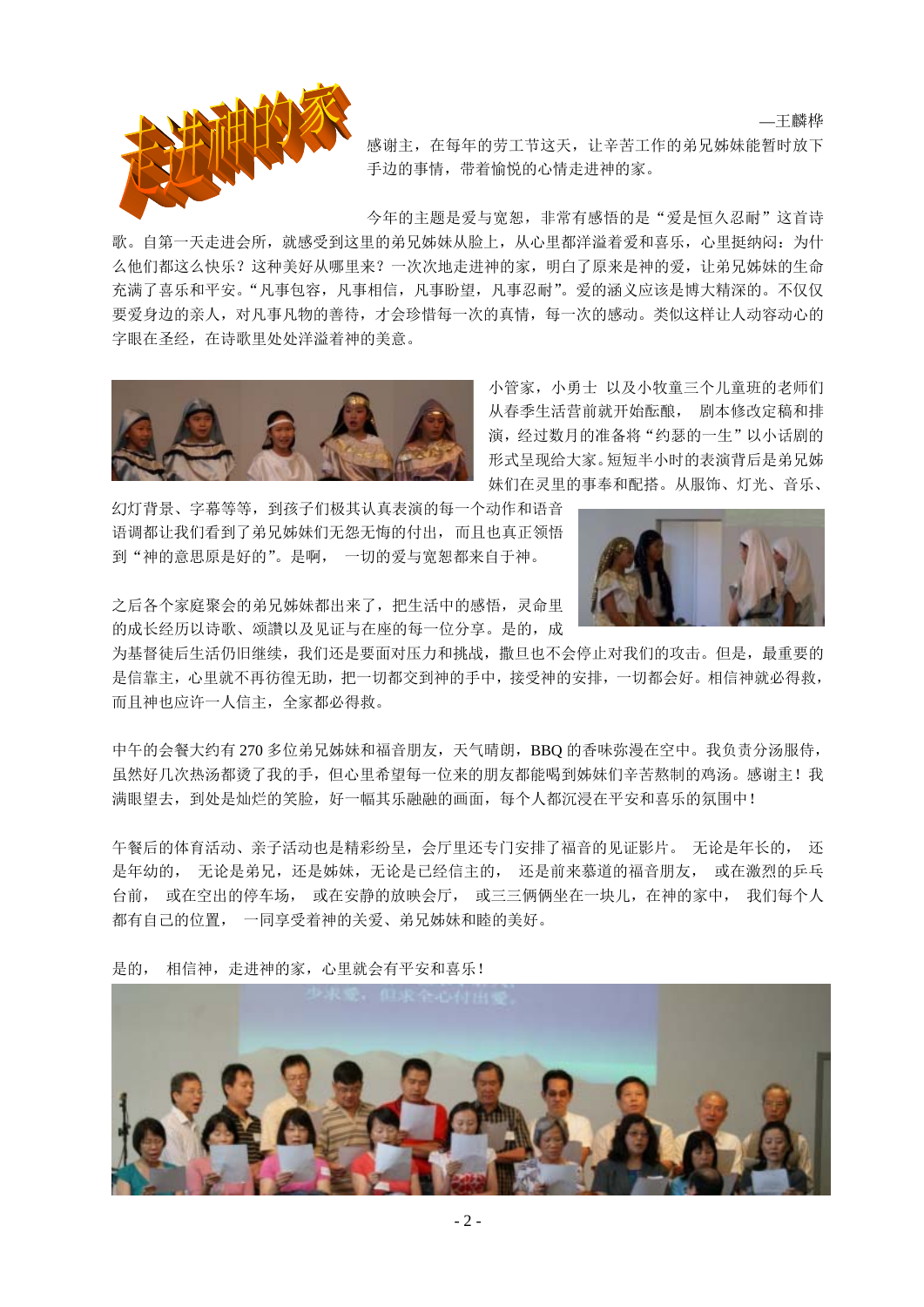# 神的爱将我征服

— 赵杨



饶恕对每个人来说都像爬山一样难, 因为首先要战胜自己。 然而,要是 没有来自神的爱, 即使勉强做到了, 关系也不会和好如初。 唯有神的爱种在 人的心里, 才能让这样的事发生得自然而且圆满。

我来加拿大是投奔哥哥来的。 可以说没有我哥哥, 我不会在这么年轻时, 又这么顺利地来到加拿大。 哥哥长我十二岁。 我在 UBC 研究生毕业那年, 正 好是他和前妻离婚后不久。 他前妻家里有钱, 但离婚后我哥哥什么都没要, 拿 着自己的衣服被子, 开着个破克莱斯勒就出来了。 他开始在大统华当保安, 和

一个打更的老人一起分租。 在电话里, 我得知他被房间里的臭虫咬的浑身是包, 我听到这些很难过。 这些年来他 从来没吃过这样的苦, 正好他想到 BCIT 学木匠, 我决定和我哥哥一起住, 用我微薄的博士生助学金, 我分担下所 有的房租和伙食费, 让他专心读书。他的修车费和汽车保险我也一概拿下。 他学习很努力, 我们过得很开心。 后 来, 他告诉我, 他在中国交友网上认识个国内女孩, 他们想结婚。 我又大手笔给他红包, 实际上是给他来回的机 票钱, 因为我知道他没有钱。 一切很顺利, 我又帮助他把新嫂子的团聚移民办好。

感谢主,不久我认识了我爱人, 很快我们也要结婚了。 我们的婚礼是在一个教堂举行的, 整个婚礼的筹备都 由我的三个好朋友全权负责。 哥哥充当爸爸的角色负责把我领出来交给新郎。我很开心, 因为主真的让我在三十岁 前嫁出去了。 可就在婚礼仪式还没开始时, 有个很不愉快的小插曲发生了。 当时我不太知道细节, 只知道原因, 后 来我妈妈才详细告诉我。 我们没有准备足够的胸花给双方家人。 结果是, 我先生的哥哥和他姐姐的男朋友没有, 我 的新嫂子也没有。 我本来就是大大咧咧的人, 对这点小事没太在意。 可这却深深刺痛了这个新嫂子。 她跟我哥哥 说, 她已经是名正言顺的嫂子, 为何我没有把她放在眼里, 说我一开始就瞧不起她, 她让我哥哥拆我的台, 立即 离开, 不然她就要回中国去。 我哥哥还真听话, 红着脸, 气得火冒三丈, 当时就要领着媳妇走人。 还是我的妈 妈把他揽腰抱住, 苦苦相劝, 才算作罢。 可在仪式上, 从头到尾, 他们两个都板着铁青的脸, 让我人生最大的 日子填上了不圆满的一页。

婚礼后, 我一和妈妈提起这事就火冒三丈, 拍桌子, 踢桌腿, 脸红脖子粗。 妈妈都是爱每个孩子, 不管他 是什么样的, 她都能包容。 每个孩子都是她的心头肉, 十个手指, 咬哪个都疼。 她最不希望看到的就是她所爱的 孩子们之间有纷争,这次让妈妈很痛心难过。因为妈妈一直认为我们家的孩子都挺懂事的,弟兄姐妹中间还是第一次 发生这样不愉快的事。她决定只住三个月就回去了, 原因就是我和哥哥不能和睦相处, 她住得不快乐。 临走时, 妈 妈给我一句话:你信主, 不要和他计较, 要学会饶恕。

妈妈回去了, 可话却留下了。 我不服, 心里有一百个理由不去原谅哥哥, 我开始数算曾经给他的恩惠和慈爱, 以及他刚受惠后就背叛而且还是在我结婚的大喜日子上。 这种心情让我无法平静的到教会做主日崇拜。神也藉着圣经 向我说话。 "你在祭坛上献礼物的时候, 若想起弟兄向你怀怨, 就把礼物留在坛前, 先去同弟兄和好, 然后来献 礼物。""你们饶恕人的过犯, 你们的天父也必饶恕你们的过犯;你们不饶恕人的过犯, 你们的天父也必不饶恕你们 的过犯。" 我哭了, 在神面前痛痛快快的大哭一场, 像个孩子在和爸爸述委屈,我告诉天父我心里没有爱,他告诉 我他就是爱。我仿佛看到十字架上的主那双赦罪的眼睛, 充满爱, 没有一丝埋怨。就这样神的爱把我征服了, 我决 定原谅哥哥嫂子, 开始给他们打电话。 第一个电话打的比哪次考试都紧张, 还好是留言, 说了几句寒暄话, 如释 重负的赶紧挂掉。 但跨出这一步后, 我的心里好开心, 从来没有过的轻松。 原来这就是从主来的平安和喜乐, 是 世人所不能赐的, 也是世人无法体会到的。 四年了, 我和哥哥嫂子完全和好如初, 经常来往。

原来爱就是这么简单, 把你的心敞开, 让神的爱进来, 再把这爱向你的周边的人发出去, 你就会有说不出的 喜乐和平安。你也来试试吧! 真心希望每个人都能和我一样感受神的爱!